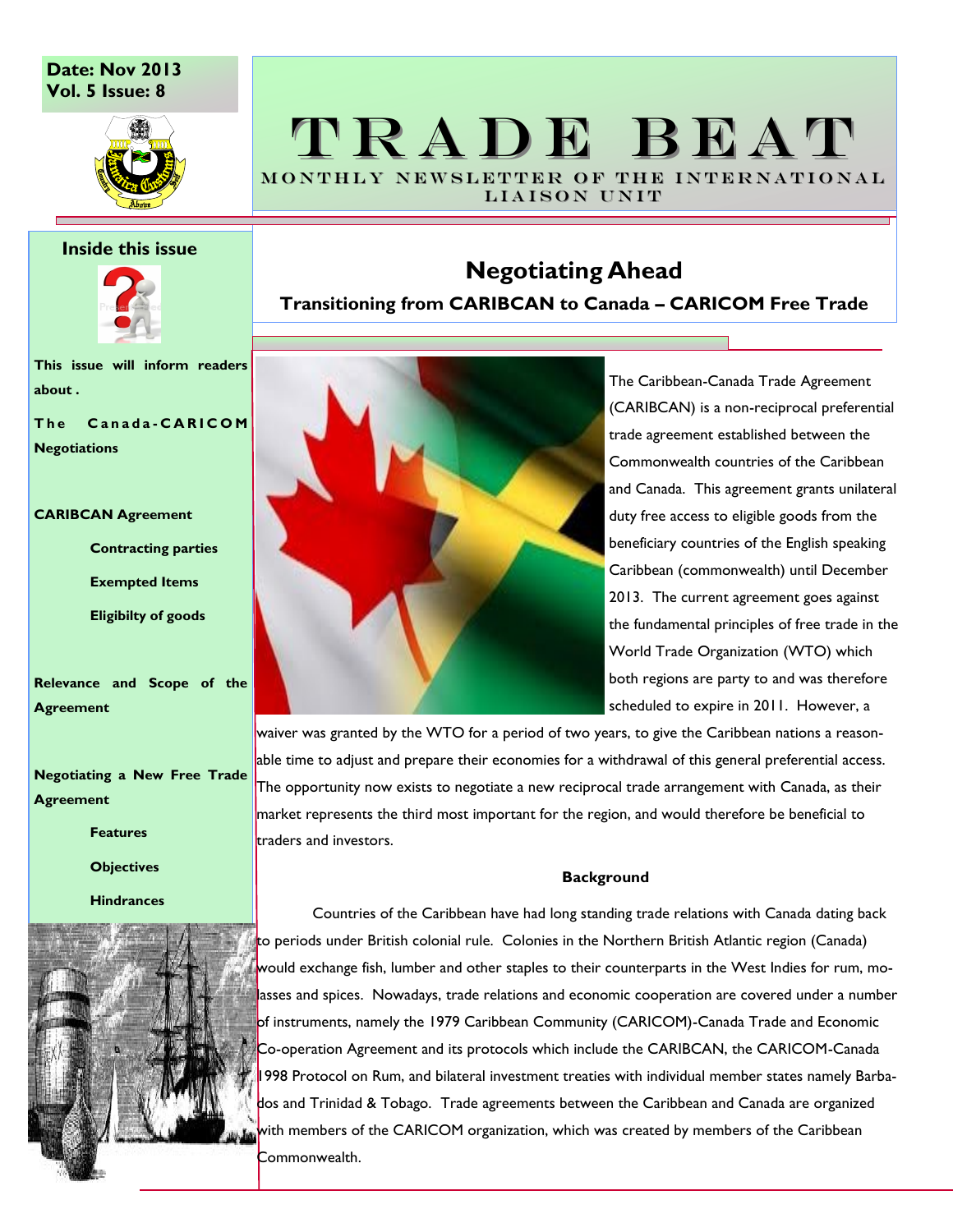## **CARIBCAN**

CARIBCAN is a Canadian government initiative, aimed at promoting trade and investment, and to provide industrial cooperation through the access of duty-free goods from the countries of the Commonwealth Caribbean to the Canadian market. This agreement was established in 1986 and according to the Canadian Department of Foreign Affairs Trade and Development (DEFAIT) "CARIBCAN"s basic objectives, then, were to enhance the Commonwealth Caribbean"s existing trade and export earnings; improve trade and economic development prospects in the region; promote new investment opportunities; and encourage enhanced economic integration and cooperation within the region." However, as a result of CARIBCAN's non-compliance with the WTO's principles, and a shift in Canadian government policy, it is recognized that current non-reciprocal preferential programmes such as CARIBCAN, do not provide an adequate and secure foundation on which to anchor future trade and economic relations between Canada and the Caribbean Region. Consequently a new agreement had to be crafted, so after roughly twenty years in existence, the CARIBCAN has been slated to be replaced by a full composite Caribbean-Canada free trade agreement with reciprocal equal access for Canadian companies to the Caribbean markets.





**Countries in CARIBCAN**

CANADA- Anguilla, Antigua and Barbuda, The Bahamas, Bermuda, Barbados, Belize, The British Virgin Islands, the Cayman Islands, The Commonwealth of Dominica, Grenada, the Co-operative Republic of Guyana, Jamaica, Montserrat, Saint Kitts & Nevis, Saint Lucia, Saint Vincent & the **CARICOM** Grenadines, the Republic of Trinidad and Tobago, and the Turks and Caicos Islands.

## **Eligibility**

Once an item can be certified as being either grown, manufactured or produced within the Commonwealth Caribbean, they are eligible for duty-free treatment. As CARIBCAN is a preferential access agreement, where Caribbean goods can enter the Canadian market, the definition designated as Caribbean Origin is "having a minimum input of 60 percent of the ex-factory price of goods (including overhead and reasonable profits) originating within any of the Commonwealth Caribbean Countries. The goods must also be exported directly from the Caribbean to Canada with no other work carried out at foreign transshipment points.

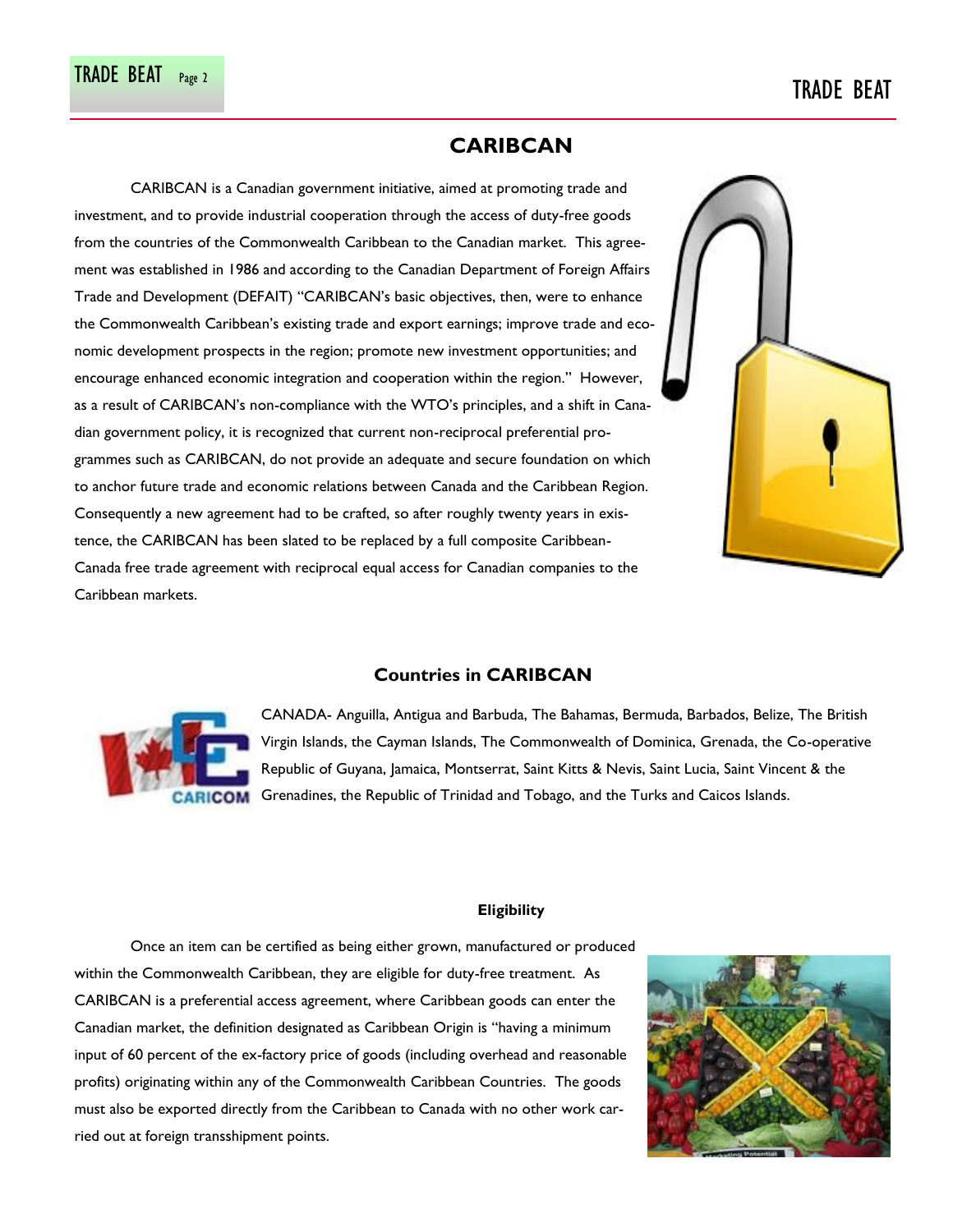## **Exempted Items**

The CARIBCAN agreement does not cover duty free access for the following items:

Textiles and Apparel Footwear Luggage and Handbags Leather Garments Lubricating Oils and Methanol



## **Relevance**

The current relevance of CARIBCAN should also be considered, as its initial value for the commonwealth states has been significantly reduced. Further, progressive market liberalization by Canada due to bilateral trade arrangements and unilateral initiatives has resulted in the erosion of significant benefits for the Caribbean. With countries in both regions being party to the WTO, the principle of the Most Favoured Nation treatment (MFN) would have significant impact on such trade arrangements, as members of the WTO have agreed to accord MFN treatment to each other. MFN is a status or level of treatment accorded to one state by the other in international trade, and basically means that if a particular country receives a particular treatment by a member country, then all member countries should be eligible to receive the same treatment, leading to reciprocity and non-discrimination. This principle also holds true for most bilateral trade arrangements that are negotiated with terms such as lowering duties with exceptions allowed for preferential treatment of developing countries, regional free trade areas and customs unions.



## **Scope**

The scope of the CARIBCAN agreement is also limiting as it covers trade in goods and does not extend to trade in services, which is of particular interest to territories such as Jamaica, Barbados and the Bahamas, where the service industry contributes significantly to the economy. Trade in services accounts for a growing proportion of the CARICOM-Canada trade, and is covered under the Memoranda of Understanding (MOU) with the mentioned territories. This special facility is protected by an MFN exemption under the General Agreement on Trade in Services (GATS) allowing, for example, farm workers to work in Canada on a seasonal basis each year. These points of concern have therefore provided the CARICOM nations with sufficient incentive to ensure a renegotiation of its trade arrangements with Canada. The erosion of preferences, progressive liberalization and the overall limited scope of the agreement coupled with the waivers impending expiration has made the push for a new agreement more relevant and critical at this time.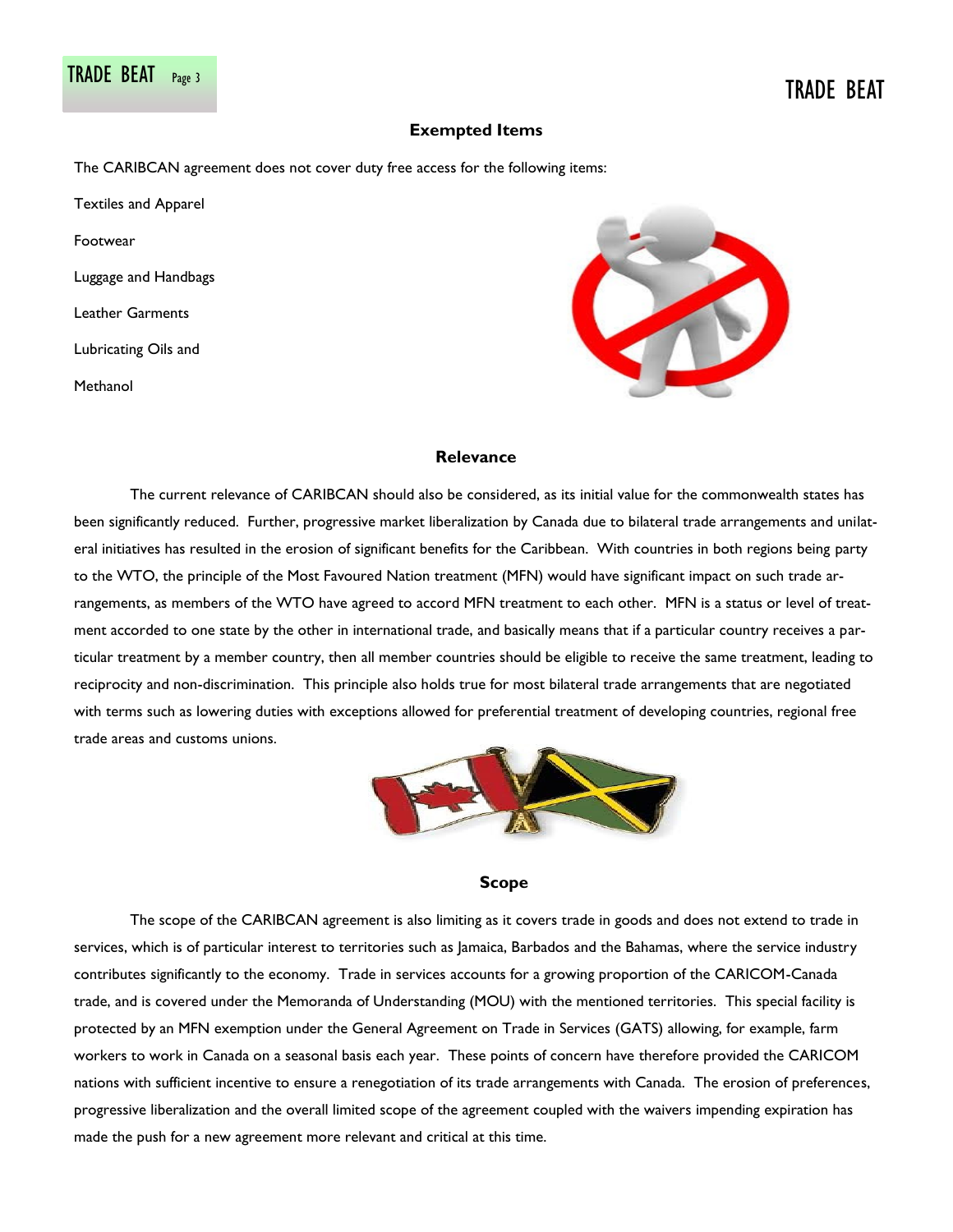

## **Towards a New Free Trade Agreement**

With the advent of the WTO which purports a level playing field, as it relates to trade among nations, non-reciprocal trade arrangements like CARIBCAN have largely been frowned upon within the international trading community. Negotiations are ongoing between Canada and CARICOM to ensure that future trade policies are conducted over a more reciprocal platform, which should result in more trade liberalization. "Canada is committed to negotiating a mutually beneficial trade agreement with CARICOM", and "such an agreement could offer significant benefits, including expanded access to Canadian markets for CARICOM services and goods exporters, and making CARICOM a more attractive site for growth-inducing Canadian investment.' In the current Canada-

CARICOM negotiations, deliberate policies are being formulated that will align the two regions to more internationally accepted trade relations, where future trade can be conducted with reciprocal benefits. Acknowledgement of the potential impact of the withdrawal of trade preferences is being considered and may be a contributing factor to the slow pace at which the negotiation is proceeding. While trade liberalization offers the Caribbean important opportunities for growth, it is recognized that it may also present some challenges to the economies of the region in terms of vulnerability.

Consequently, Canada is helping to build the region"s capacity to negotiate and implement trade and regional integration initiatives through a CARICOM Trade and Competitiveness Program to support the Caribbean Region Negotiating Machinery (CRNM) and the CARICOM Secretariat. Canada also has established bilateral policies with the region, and has provided significant development assistance making it one of the region"s most important bilateral donors. Additionally, Canada has coordinated a multimillion dollar project in response to Trade-Related Technical Assistance needs of countries of the Americas, in partnership with multilateral and regional institutions.

A key feature of the ongoing CARICOM-Canada negotiations is that of extensive consultations. This has informed the negotiating positions of both parties, ultimately leading to the tabling of the relevant objectives. In negotiating an enhanced trade arrangement with Canada, CARICOM"s objectives are as follows:

- Preserve, build on and broaden the scope of the current instruments of trade and economic co-operation.
- Where possible, to deepen disciplines to improve market access for CARICOM"s exports of goods and services
- To broaden the country coverage to include all CARICOM states
- To stimulate increased flows of Canadian investments into the region
- To provide a comprehensive framework for development co-operation initiatives.

procedingly choice and confly; highly exposence  $\forall$ a-gre-ment $\forall$ n, 1 the statement (oral or went reomises; "they had an which adv, 1 1 further because ou/oc-